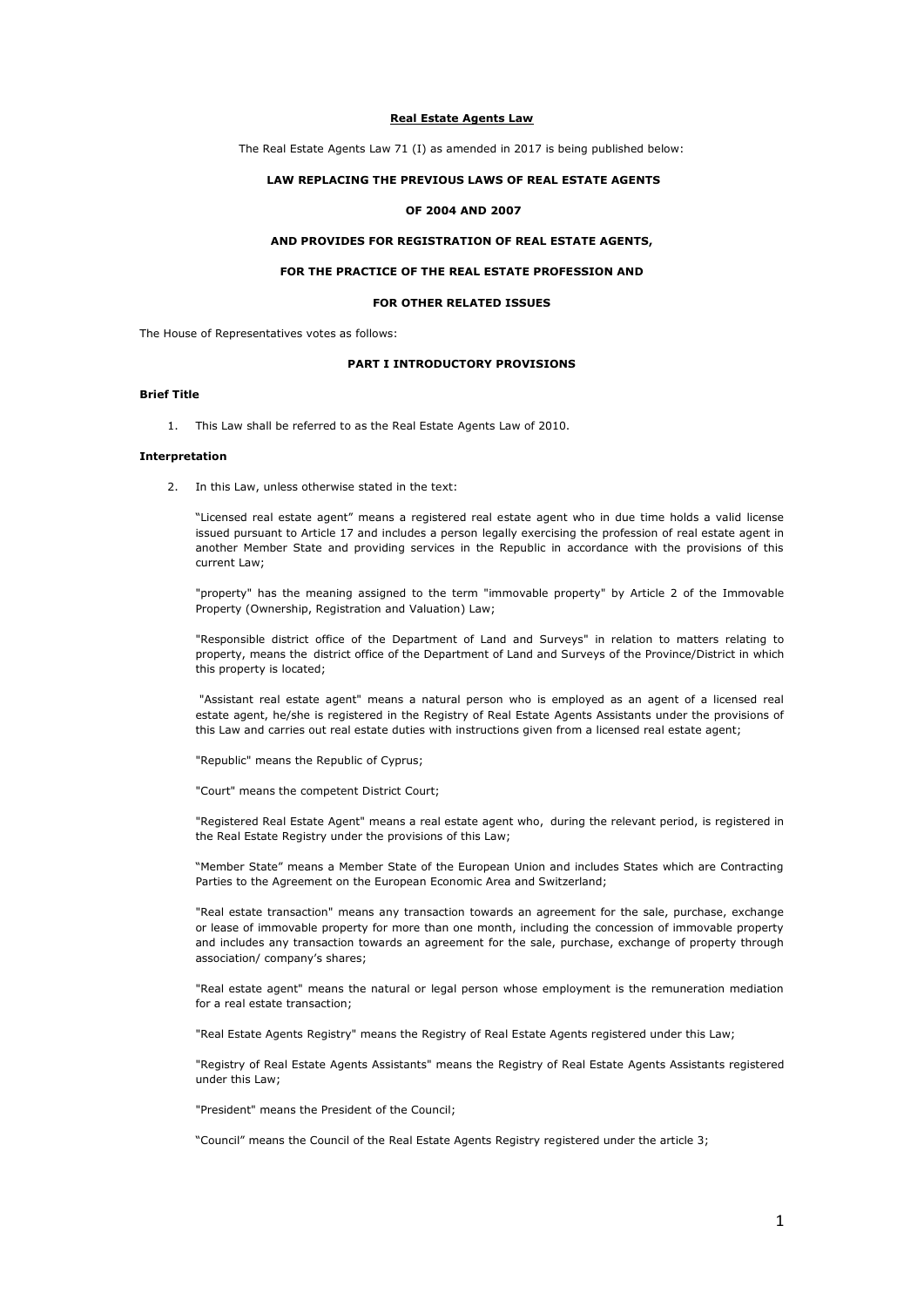"Agreement on the European Economic Area" means the Agreement on the European Economic Area signed at Oporto on the 2<sup>nd</sup> of May 1992, as adapted by the Protocol signed in Brussels on the 17<sup>th</sup> of May 1993 and this agreement can be amended when needed;

"Minister" means the Minister of the Interior.

## **PART II COUNCIL**

### **Establishment and assembling of Council**

- 3. (1) Establishment of a Council under the name "Real Estate Agents Registry Council", headquartered in Nicosia, which will have competence and authority-
	- (a) to register the real estate agents and real estate agents assistants and to issue the relevant certificates or permits in accordance with the provisions of this Law;
	- (b) to keep the Real Estate Agents Registry and to delete from it registered real estate agents, in compliance with the provisions of the this Law;
	- (c) keep a Registry of Real Estate Agents Assistants;
	- (d) to exercise disciplinary control over registered real estate agents and real estate agents assistants and to enforce disciplinary sanctions set by this Law;
	- (e) in accordance with the Constitution and the laws of the Republic provided for the competences and authorities of the General Prosecutor of the Republic and the Police, to file indictments at the Court regarding the penal offenses provided by this Law;
	- (f) exercise any other competence or authority which is contingent or inherent in the performance of the tasks entrusted to it.

(2) The Council constitutes a legal person set by national legislation with continuous succession and has all the legal principles of the legal persons, has its own name and its own seal and has the capacity, in order to fulfill its jurisdiction to sue and being sued, to acquire independence to lease, sell or otherwise dispose of or impose any movable or immovable property.

(3) The Council shall consist of the President and six other members, as follows:

(a) The President shall be elected by authorized real estate agents with electoral procedures held simultaneously in all provinces in which provincial commissions of real estate agents are operating and which are convened for this purpose by the Council at least forty-five (45) days before the end of their term of office of outgoing elected members.

(b) Members of the Council are -

(i) the General Director of the Ministry of Interior or a representative of him/her;

- (ii) the Director of the Town Planning and Housing Department or a representative of him/her;
- (iii) the Director of the Department of Land and Surveys or a representative of him/her; and

 (iv) three licensed real estate agents elected by licensed real estate agents with electoral procedures that are held simultaneously in all districts in which provincial commissions of real estate agents operate and which are convened for this purpose by the Council at least forty-five (45) days before the end of their term of office of outgoing elected members.

(4) The term of office the Council shall be three years:

Provided that the President of the Council, who will assume responsibilities after the date of entry into force of the Real Estate Agents Amendment Act of 2017 and the end of the term of office of the person being the President on the date of entry under this current Law, (45) days prior to the expiration of the term of office of the outgoing President, and elected for a term of less than three (3) years, so that it will be the same date as the date that the term of office of all licensed real estate agents term is finishing ,on the date of entry of the new Council under the current Law: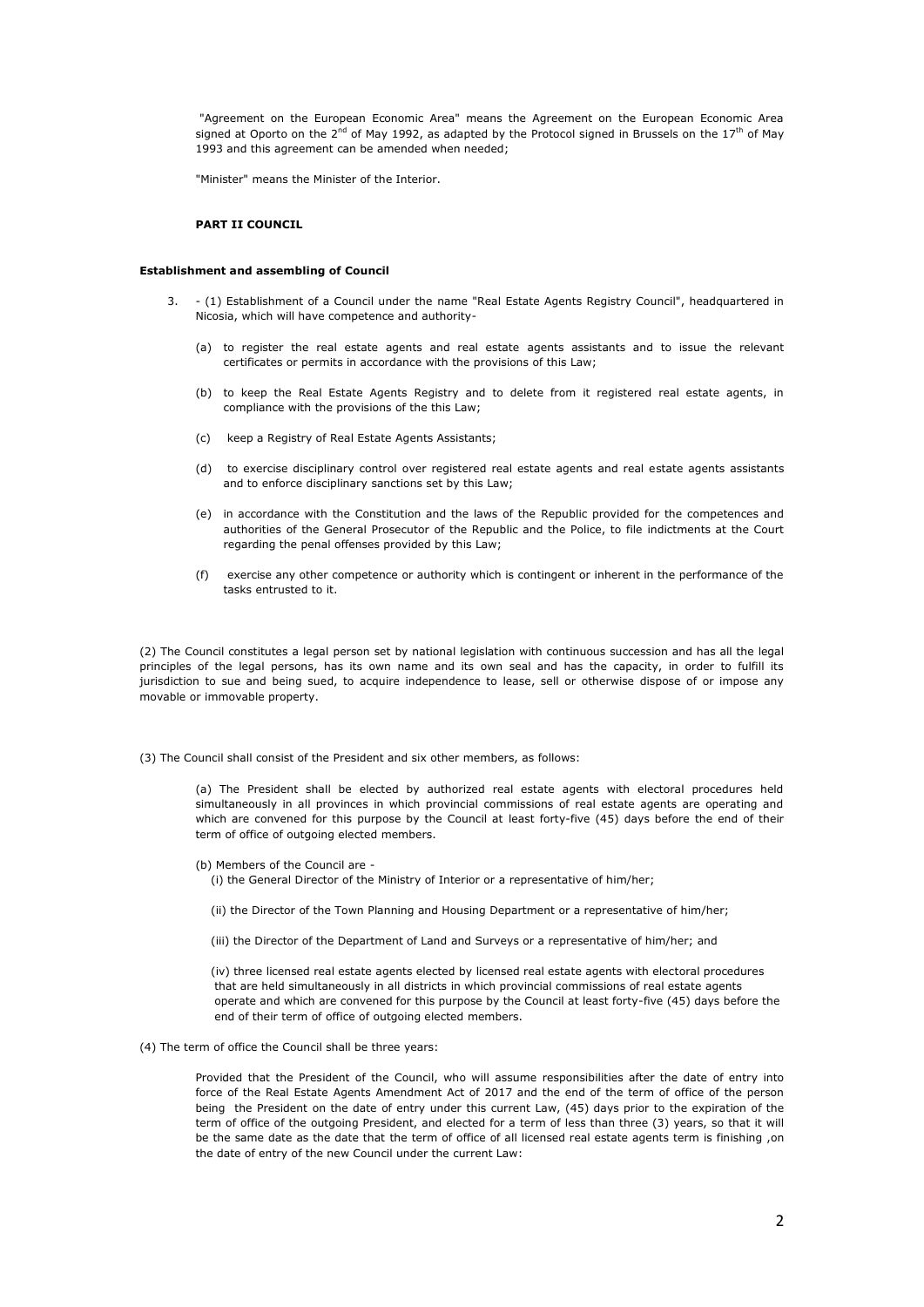It is further stipulated that the President or any of the elected members of the Council may, at any time before the expiration of his term, submit his/her resignation in writing to the Minister, in the case of the President or to the President concerning any other elected member.

(4A) No person may serve as President of the Council if he/she holds another post in any other ? or council, corporation or association dealing with matters relating to the pursuit of the profession of estate agent:

Provided that the provisions of this subsection do not apply in relation to the person who serves as President of the Council and was appointed before the date of entry into force of the Real Estate Amendment Law of 2017.

(5) No responsibility shall be attributed to any member or official or employ of the Council for any act or decision of that member, official or employee made or received in good faith in the course of the exercise by him/her, responsibilities as provided by the current Law.

## **Vacancy in the Council**

4 .- (1) If, for any reason, the position of the President is vacated, the vacated position shall be filled as soon as possible, subject to the provisions of paragraph (a) of the subsection (3) of Article 3, for the remainder of the term of office of the outgoing President.

(2) In the event of the vacancy of any of the elected members of the Council for any reason, the vacant post shall be filled for the remaining term of office by the first runner-up in the last election pursuant to sub-paragraph (iv) of paragraph (b) (3) of Article 3 of the convoked assembly.

(3) The Council meets lawfully despite the existence of any vacancy other than that of the President, provided that the number of remaining members is not less than the required quorum for such meetings.

### **Council meetings**

5.- (1) The meetings of the Council shall be convened by the President at a time and place he/she has chosen in consultation with the other members:

Provided that the President convenes a Council meeting at any time when at least two members have required it in written form.

(2) The meetings of the Council shall be chaired by the President or, in the absence or inability of the latter, by another member elected by the present members to chair the meeting.

(3) Minutes of the proceedings shall be kept during the meetings. Minutes shall be adopted by the Council at its next meeting, signed by the President or, as the case may be, by the President, and as soon as they are signed, they shall be admitted to any judicial or other proceedings as a testimony without any further evidence.

(4) In addition, the Council regulates its internal procedures, including the convening and holding of meetings and the observance of practices, by internal regulations and keeping/filing minutes.

### **Quorum and decision making**

6.- (1) At least four present members of the Council constitutes a quorum at any meeting.

(2) A legally convened meeting of the Council in which a quorum is present shall be capable of carrying out any work of the Council and shall have and may exercise any competence, responsibility or duty or function assigned to the Council by this Law.

(3) The decisions of the Council shall be taken by a majority, as expressed by the members being present in the session raising their hands, and in the event of a tie, the President or, as the case may be, the chairperson shall have a second or a wining vote. Abstaining from the vote is considered a negative vote.

### **Compensation of members**

7. The President and the members of the Council shall receive, for the performance of their tasks, the allowance and/or a fund approved by the Council of Ministers.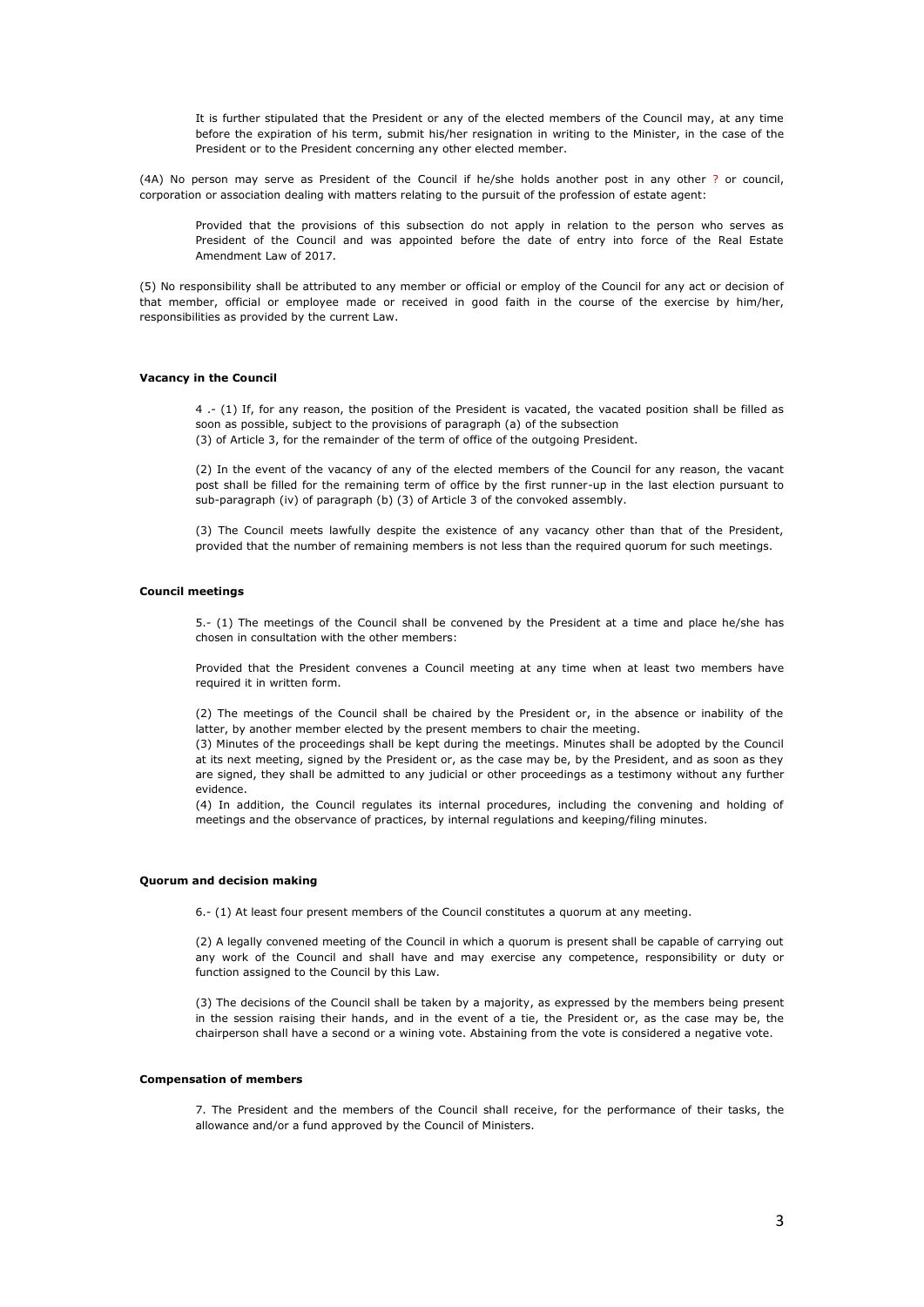#### **Establishment of committees or subcommittees**

8.- (1) The Council has the power to recommend to its members or other persons such committees or subcommittees, whether general or special, as it may deem necessary to consider and submit to it suggestions or reports on matters which is needed to be referred to.

(2) The Council shall determine the composition and procedure of such committees or subcommittees as well as the terms of mandate and the amount of any compensation to be paid to their members but under no circumstances may such determination be incompatible or contrary to the objectives of this Law.

## **Offices and officials of the Council**

9.- (1) The Council shall have an office for the performance of service which is necessary for completing the assigned responsibilities and duties.

(2) Subject to the provisions of any regulations issued under this Law, the Council shall have the power to appoint the officials required for the performance of its duties and shall exercise such administrative and disciplinary control.

(3) The Council, with the approval of the Minister, shall determine the structure of its departments and the number of positions, design service plans for the required positions and determine the salary and salary scale of each positing.

# **PART III REGISTRATION OF REAL ESTATE AGENTS**

## **Keeping Real Estate Agents Registry and Assistant Real Estate Agents Registry**

10 .- (1) The Council shall keep a register called the "Real Estate Agents Registry", in which, upon request, the name, address and such other information as may be deemed necessary by the Council in respect of any person is entitled to be registered as a real estate agent under this Law.

(2) The Council shall keep a register called the Assistant Real Estate Agents Registry, which shall, upon request, include the name, address and such other information as may be deemed necessary by the Council in respect of any person employed from a licensed real estate agent as a real estate agent assistant.

(3) The entries made in the above Registries may be evidenced by certified copies in the way intended by the Council, and such copies shall be acceptable evidence in any judicial or other proceedings.

(4) The Council shall issue and distribute annually, for a fee to be determined, certified copies of the Registry referred to above, to which the names of the registered persons are in alphabetical order as well as such other information as the Council may have occasionally deemed necessary.

#### **Qualifications for registration in the Real Estate Agents Registry**

- 11 (1) Subject to the provisions of Article 15, may be entered in the Real Estate Agents Registry (a) a natural person who,
- (i) is a citizen of the Republic or of any other Member State;
- (ii) is not under bankruptcy or under any other penal incapacity under the law or any court order;
- (iii) has not been convicted of an offense involving a lack of honesty or moral disgrace or, if convicted, has been reinstated in accordance with the provisions of the Reinstating of Convicts Act;
- (iv) Subject to the provisions of the Recognition of Professional Qualifications Law, has obtained a recognized diploma certifying the successful completion of post-secondary education of at least three years' duration or of equivalent duration of part-time education at a university or higher education institution or other institution of the same educational level in matters related to the profession of real estate agent and has completed in the Republic a professional practice of a real estate agent for a period of at least 12 months, while being registered in the Registry of Real Estate Agents Assistants: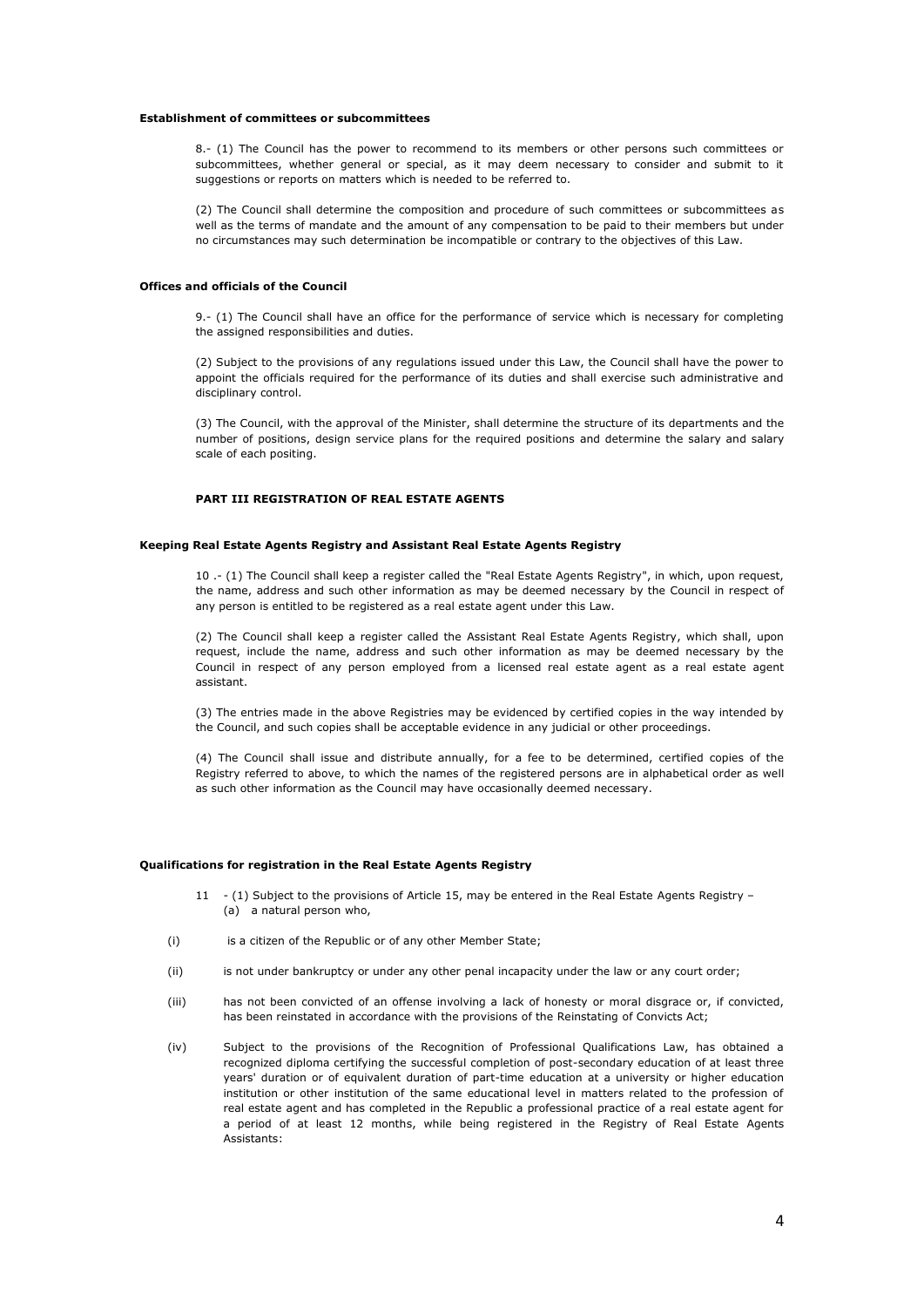Provided that the holder of a postgraduate diploma or title obtained after studies of at least one academic year in the subjects referred to in this sub-paragraph is considered to possess the academic qualifications required by this sub-paragraph;

(v) in accordance with the provisions of the Recognition of Professional Qualifications Law, possesses sufficient knowledge of the cadastral law and planning law of the Republic necessary for the proper and responsible exercise of the profession of real estate agent:

Provided that, for the purposes of determining the qualification of this subparagraph, the Council is required to submit the persons applying for registration in written examinations.

(b) A legal person, that is, a limited liability company, a partnership or a limited partnership,

- (i) has been constituted under the laws of the Republic or of any other Member State;
- (ii) has a registered office or place of work in Cyprus;
- (iii) is not in the process of liquidation or resolution.

(2) The registration of a legal person in the Real Estate Agents Registry pursuant to subsection (1) shall be a separate and independent registration and shall be carried out in parallel with the registration of any natural person related to a legal entity.

(3) Notwithstanding the provisions of subsection (1), a person who is not a citizen of the Republic or of any other Member State who is a spouse or a child of a citizen of the Republic or of another Member State and his/her permanent residence is in the Republic, may entered in the Registry provided that it meets all the other requirements and demands of this Law are being fulfilled for this purpose.

## **Qualifications for registration in the Registry of Real Estate Agents Assistants**

- 12. (1) A natural person may be registered in the Registry of Real Estate Agents Assistants, which-
- (i) is a citizen of the Republic or of any other Member State;
- (ii) is not bankrupt or under any other penal incapacity under the law or court order;
- (iii) has not been convicted of an offense involving a lack of honesty or moral disgrace or, if convicted, has been reinstated in accordance with the provisions of the Reinstating of Convicted Laws;
- (iv) He/she holds a secondary school diploma or equivalent, acquired in the Republic or in another Member State or in a third country:

It is understood that if a secondary school graduate or equivalent has been acquired in a third country, for the purposes of registration with the Registry of Real Estate Agents Assistants, the person concerned must produce a certificate issued by the Ministry of Education and Culture of the Republic or its competent authority of a third country certifying that the third-country secondary school concerned is recognized in that country.

(v) is employed by a licensed real estate agent.

(2) An application for registration of a real estate agent assistant, must be submitted no later than 30 days from the date of commencement of the employment, or otherwise the period of practicing this position will be considered to have commenced thirty days before submitting an application for registration under this Article, and that date will be entered in the relevant certificate as the start date of the practice.

## **Submission and examination of applications**

13.- (1) (a) Any interested person wishing to register as a real estate agent or a real estate agent assistant shall submit to the Council a written request to the form appointed by the Council, together with the necessary evidence of possession of the qualifications required for his/her registration:

Provided that, notwithstanding the provisions of any other law, the possession of the qualification referred to in subsection (iii) of the paragraph (a) of subsection (1) of Article 11 shall be proved only by means of original documents.

(b) where the applicant does not provide sufficient evidence of possession of all the qualifications necessary for his/her registration, the Council may, by written notice towards the applicant, to request from him/her to provide in written form to the Council within such reasonable time which is set out in the notification, the necessary evidence and information in order to enable the Council to examine the application.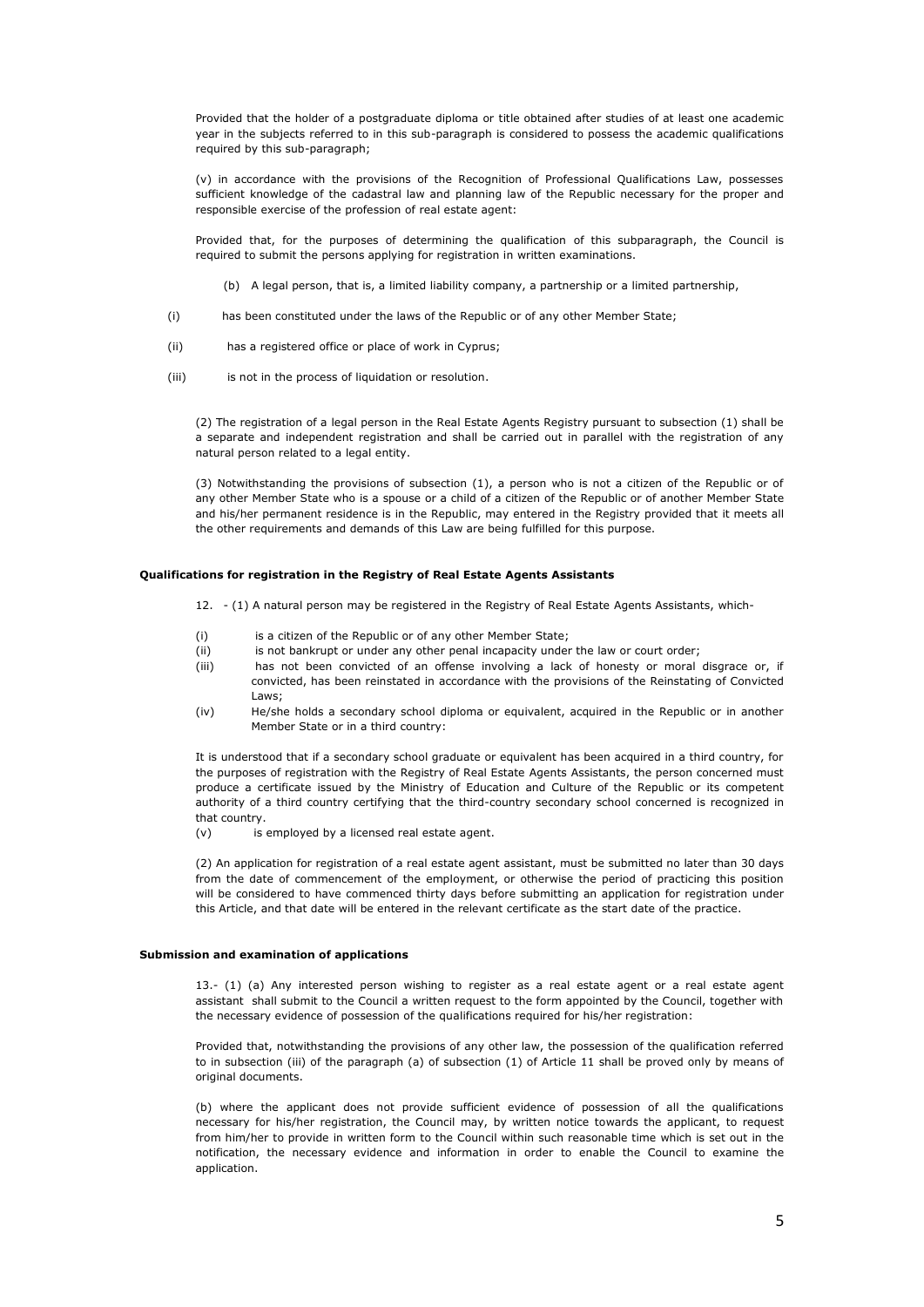(2) Upon filing of the application, the applicant pays the specified fee for the examination of his/her application, which, irrespective of the outcome of the application, is not being refunded.

(3) The Council shall examine and decide on the application for registration and shall reply accordingly to the applicant as soon as possible, providing him/her at the same time, in case of rejection, of the specific reasons for the rejection.

(4) If the applicant fails to provide the Council with any further evidence or information within the time limit set, the Council may reject the request for that reason only.

(5) Upon registration with the relevant Registry, the Council shall issue to the applicant a certificate of registration, which constitutes prima facie evidence that the person named therein has been entered in the relevant Registry in accordance with the provisions of this Law.

(6) In the event of any write-off or revocation of a registration pursuant to Article 14 or 16, the holder of the certificate shall be obliged to return to the Council, within 15 days of the date of notification to the Council, the relevant registration certificate.

(7) A holder of a certificate of registration, who fails to comply with his obligation under paragraph (6) without any reasonable cause, is guilty of an offense and, if convicted, is liable to a fine not exceeding one hundred euros for each day or part of the day on which it continued before the conviction or continued after the conviction or failure to comply.

#### **Delete, revoke, or correction of a registration or re-registration**

14 .- (1) Subject to the provisions of this Law, the Council shall have the power to decide, as the case may be, the deletion from the relevant Registry of the revocation or correction of the registration of any person who,

- (a) is being requested in written form that his name be removed from the relevant Registry; or
- (b) has been entered in the relevant Registry incorrectly or by fraudulent action or by false or inaccurate statements or representations of either the same person or a third person; or
- (c) lost any property, title or condition, the possession of which is necessary for his/her registration or continuing holding a position in the relevant Registry; or
- (d) has failed within six months of the date of his/her registration in the relevant Registry to refer to the Council for the issuing of the annual license under Article 16; or

he/she has failed to renew it within three months from the expiry date unless it notifies the Council in written form within that time limit that he/she intends not to renew its annual license for the current year.

(2) Before deciding the deletion, revocation or correction of any entry in the relevant Registry for any of the reasons mentioned in paragraphs (b), (c) or (d) of subsection (1), the Council shall notify in a written notice its intention to the person of interest and to give him/her the opportunity to submit within a reasonable time in writing all the relevant objections or representations he wishes to present to the Council either in person or through a lawyer.

(3) Notwithstanding the provisions of subsections (1) and (2), the name of any person shall be deemed to be automatically removed from the relevant Registry at the same time with-

- (a) the issuance by a Court of a permanent hospitalization order under the provisions of the Psychiatric Hospitalization Law,
- (b) his death, or
- (c) failure to renew his annual license for a period of three consecutive years, irrespective of whether or not he/she has given notice under paragraph (d) of subsection (1); or
- (d) conviction of a disciplinary offense under this current Law and enforcing of a disciplinary penalty of removal from the relevant Registry.

(4) Where, pursuant to the provisions of this Article, the name of any person is duly attributed from the relevant Registry, the Council may decide that such person shall not be entitled to seek re-registration under this Law for such a period as the Council , on the occasion of removal, wishes to determine.

(5) Notwithstanding the provisions of this Article, the Council may at any time, at the request of the person concerned, decides to re-register the person's name in the relevant Registry, free of charge or by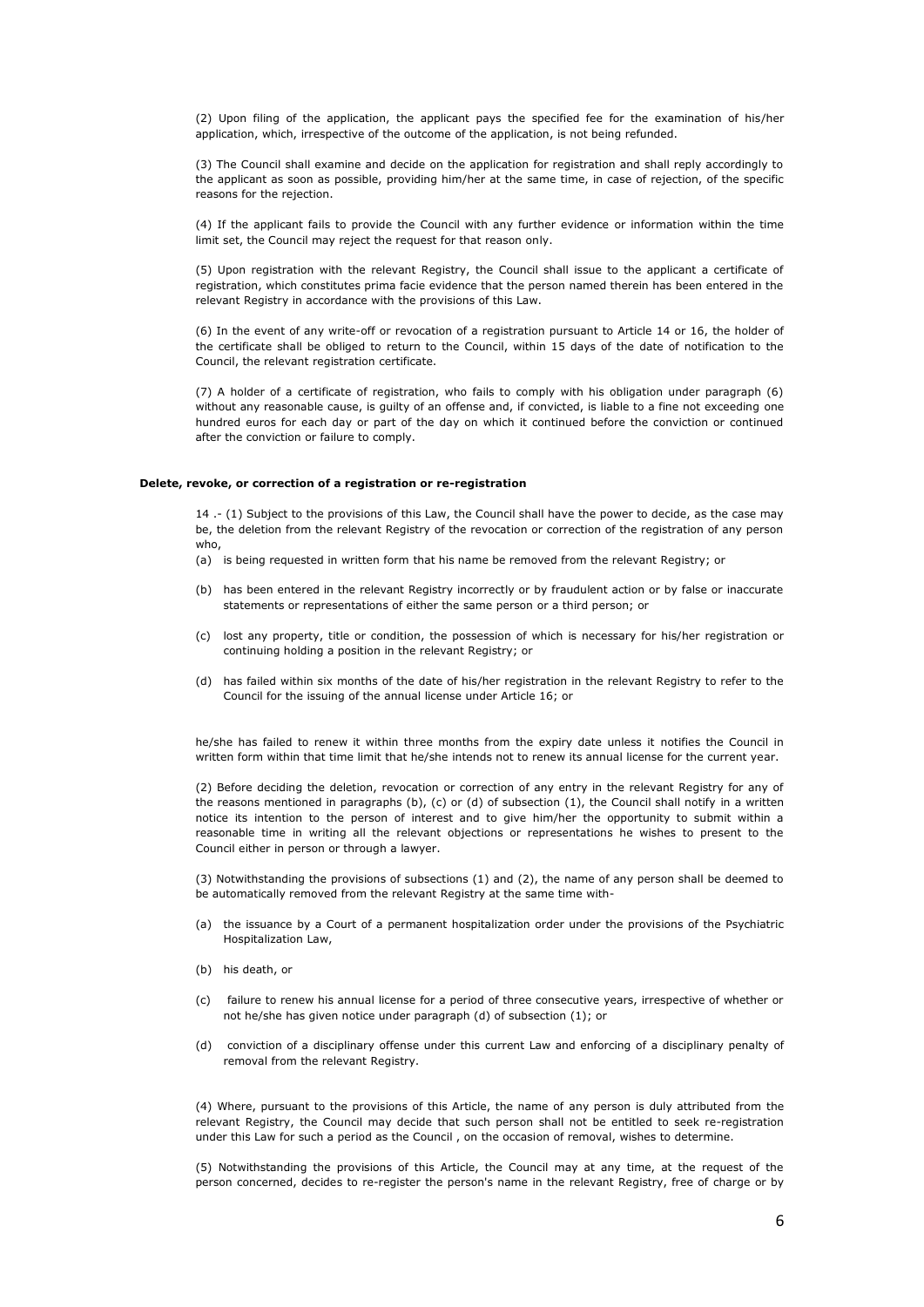payment of the fixed fee set by the Council, provided that he/she that the applicant fulfills the relevant requirements under the current law:

Provided that in case of an application for re-registration in the Real Estate Registry filed within five years from the date of deletion, the Council may not require that the applicant re-enroll in written examinations.

### **Temporary and occasional services in the Republic by persons established in another Member State**

15 .- (1) The provisions of this Article shall apply only if a natural or legal person moves to the area under the effective control of the Republic on a temporary and occasional basis in order to practice the profession of real estate agent:

Provided that the Council may assess the temporary and occasional nature of the services provided on a case-by-case basis and in relation to the duration, frequency, periodicity and continuity of the service in question.

(2) A natural or legal person who moves to the area under the effective control of the Republic on a temporary and occasional basis in order to practice as a real estate agent may provide services as a real estate agent in the Republic without requiring registration in the Registry, since-

- (a) he/she is a citizen of a Member State or, in the case of a legal person, is constituted under the law of a Member State;
- (b) is legally established in a Member State other than the Republic and, in the case of a legal person, has no place of employment in the Republic;
- (c) satisfy the Council that he lawfully carries on the activities of a real estate agent in his Member State of establishment or, in the event that a legislation on the profession of real estate agent is not existed in his Member State of establishment, he/she satisfies the Council that he/she has practiced the profession of estate agent in the Member State of establishment on a full-time basis for at least two years during the previous 10 years.

(3) During the first change of area of the person referred to in the preceding paragraphs of this Article from another Member State to the Republic to provide services, this person shall inform the Council by prior written notification made by any means concerning any insurance guarantees or similar means of personal or collective protection in respect of his professional liability at the Republic. This statement is renewed annually if the provider intends to provide temporary or occasional services in the Republic during that year.

(4) At the time of the first provision of services or in case of a substantial change in the situation certified by the documents referred to in subsection (3) by another Member State in the Republic for the provision of services, the Council shall require that the declaration be accompanied by the following supporting documents –

- (a) proof of nationality of the provider;
- (b) a confirmation that the provider is legally established in a Member State to pursue the activities of the real estate agent and that it has not been forbidden from him/her, even temporarily, to practice such activities at the time of issue of the confirmation;
- (c) Evidence of professional qualifications;
- (d) where there isn't any legislation about the profession of real estate agent in the Member State of establishment, proof that he/she has practiced the profession of real estate agent in the Member State of establishment on a full-time basis for at least two years during the previous 10 years; and
- (e) all the information referred to in Article 13 of the Recognition of Professional Qualifications Law.

(5) The provision of real estate services in the Republic shall be based on the professional title of the Member State of establishment, which shall be in the official language of the Member State of establishment.

(6) A natural or legal person who provides real estate agent services in the Republic under this Article shall have insurance cover provided for in subsection (1) of Article 19 unless he/she has equivalent insurance cover for professional liability insurance provided by an insurance company legally operating within the European Union and covers for the Republic the risks referred to in subsection (1) of Article 19 and is subject to the provisions of Parts V, VI, VII and VIII of this Law.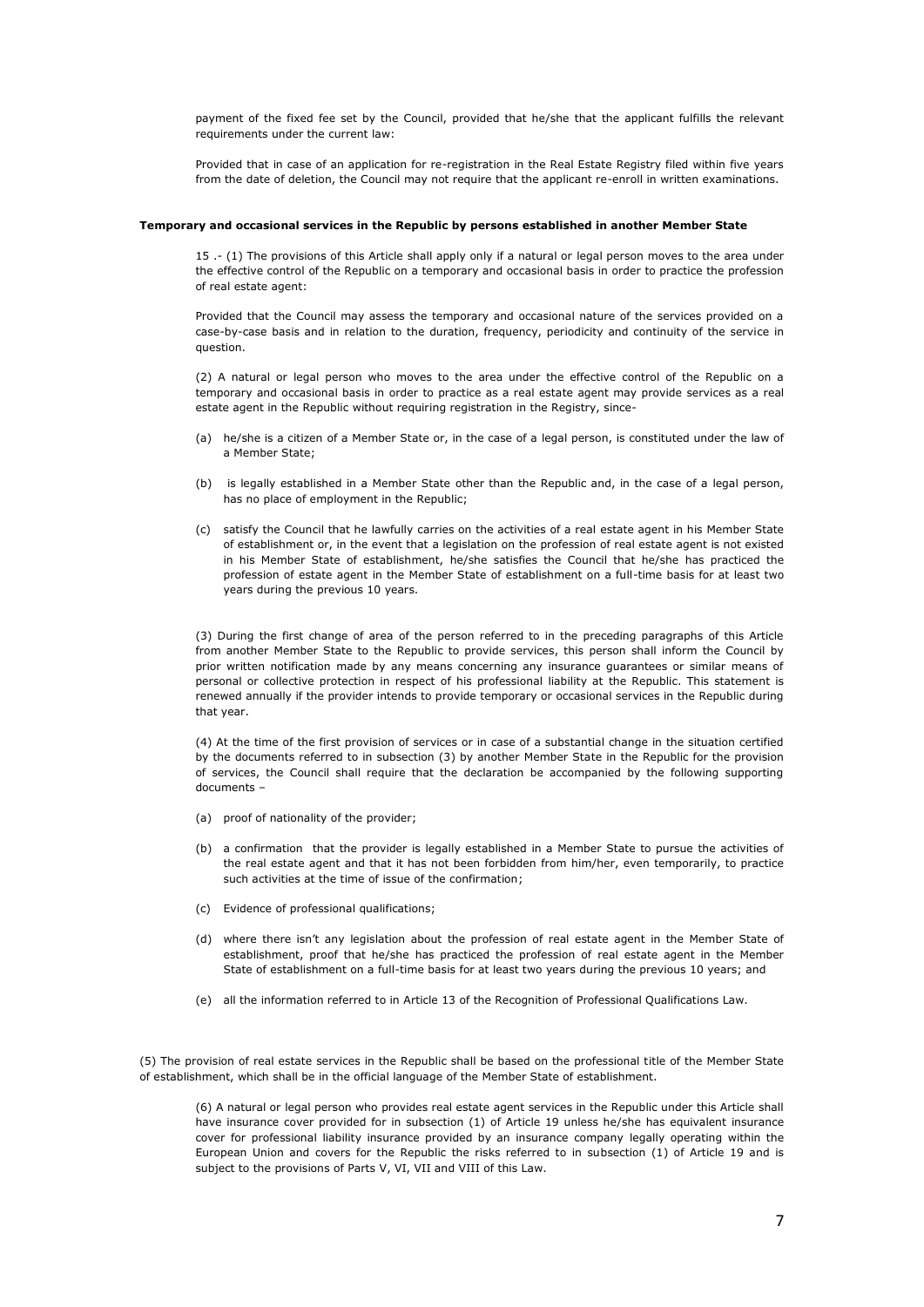### **Public order and public security**

16 .- (1) Notwithstanding the provisions of Articles 13, 14 and 15, the Council, in a reasoned decision taken with the agreement of the Minister, may, on specific grounds of public order or public security relating to the person affected by the decision –

- (a) reject the person's application for registration in the Real Estate Agents Registry, or
- (b) remove a person from the Real Estate Agents Registry, or
- (c) prohibit a natural person who is a citizen of a Member State or a legal person constituted under the law of a Member State from providing services as a real estate agent in the Republic.

(2) Before taking the decision provided for in paragraph (1), the Council shall notify in a written notice of its intention to the person involved and provide to him/her the chance, to submit in writing within a reasonable time all the relevant objections or representations which he/she wishes to present to the Council either in person or through a lawyer.

# **PART IV TERMS OF EXERCISE OF THE PROFESSION**

### **Issue of annual license**

17 .- (1) At the request of any person registered in the relevant Registry and after a payment of the specified fee, the Council shall issue an annual license to pursue the profession of real estate agent or real estate agent assistant, as the case may be, in accordance with the form being defined by the Council.

(2) Any annual license issued pursuant to this Article shall expire normally unless it is canceled or suspended pursuant to Article 18 on the  $31<sup>st</sup>$  of December of each year for which it has been issued and may be renewed under the same terms and conditions same as its issuance.

#### **Cancellation or suspension of annual license**

18 .- (1) Where at any time following the issuance or renewal of the annual license for the pursuit of a profession the holder of the license wishes for any reason to be removed from the relevant Registry pursuant to the provisions of Article 14, the annual license of the deleted holder shall be automatically revoked.

(2) The Council may, in the exercise of its disciplinary jurisdiction under Part V, cancel or suspend the annual license to exercise a profession as a result of the imposition of a disciplinary penalty.

(3) In case of cancellation or suspension of any annual license pursuant to subsections (1) or (2), the holder shall be obliged to return it to the Council within 15 days from the date of notifying him/her the relevant decision.

(4) Failure to comply without any reasonable cause with the obligation referred to in subsection (3) shall constitute a penal offense punishable by the penalties provided for in subsection (7) of Article 13.

#### **Insurance coverage**

19 .- (1) Subject to the other requirements and conditions as stated in the current Law or in the Regulations issued thereunder, no person shall act as a real estate agent unless it has been agreed between him and any licensed insurer of the insurance contract for the real estate agent's insurance cover for the amount of EUR 200,000 in the case of liability for payment of compensation to a buyer due to a breach of the obligation of the real estate agent to provide full information to the buyer in accordance with the provisions of Article 21 and a copy thereof submitted to the Council by the real estate agent in concern. The original or true copy of the insurance contract is posted in a prominent position at the real estate agent's office.

(2) For the purposes of this Article, "licensed insurer" means an insurer who, under the Insurance Companies Act, holds a license to conduct insurance duties in the insurance sector related to the obliged insured coverage imposed under subsection (1).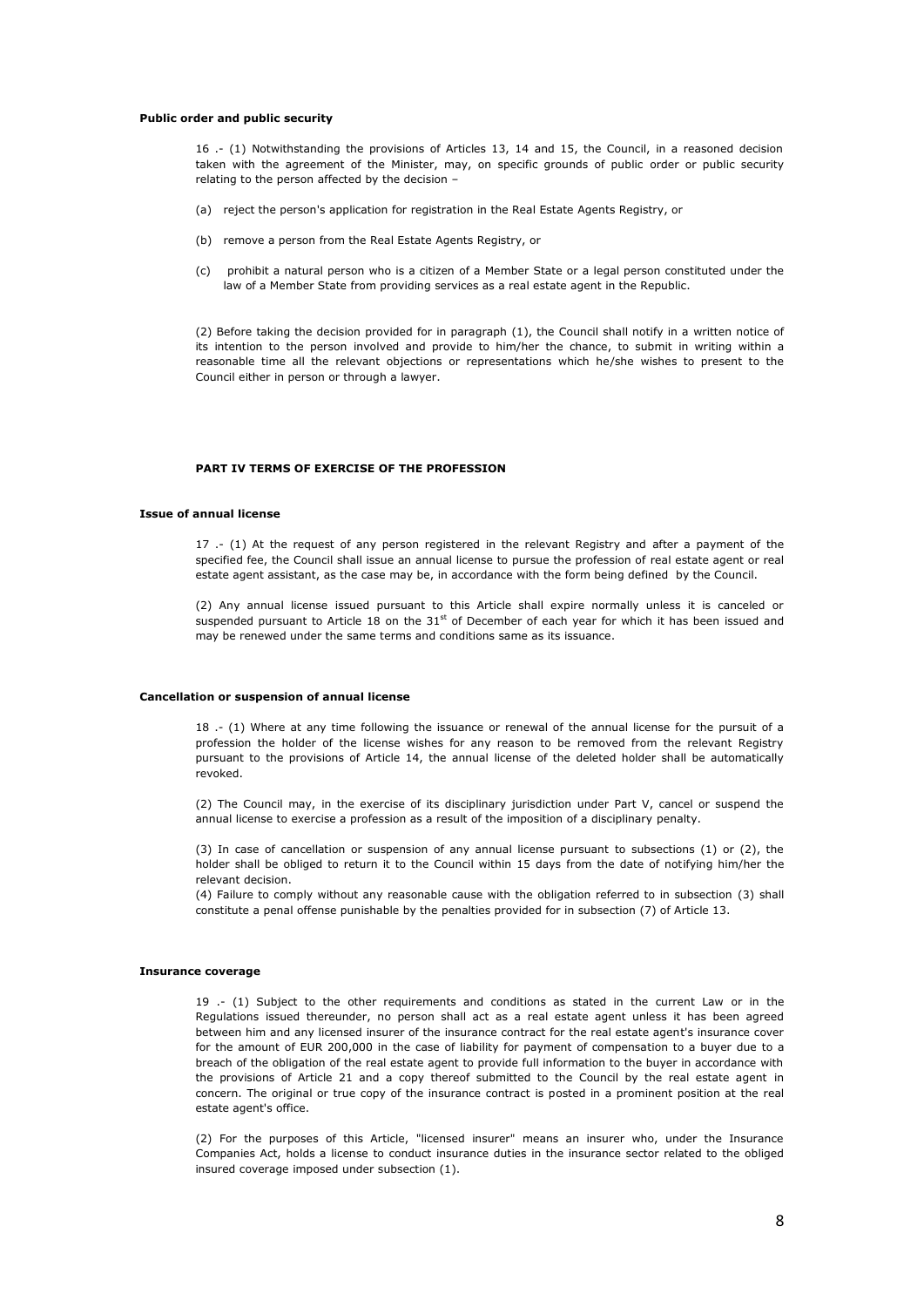# **PART V RIGHTS AND OBLIGATIONS OF LICENCED REAL ESTATE AGENTS**

#### **Real estate agent in real estate agents transactions**

20.- (1) Real estate agent's mediation is not necessary to achieve a real estate transaction.

(2) When in any real estate transaction the intermediary is a licensed real estate agent, he/she is entitled to claim and receive the agreed fee:

Provided that, unless otherwise agreed, the agreed fee will amount to 3% of the value of the land transaction, and will be due and payable on completion of the land transaction, i.e. the conclusion of the sale or rental agreement.

(3) In the event that a real estate transaction is not achieved for which the real estate agent is not liable, he shall be entitled to a reasonable remuneration, taking into account the time spent and the relevant expense.

(4) A licensed real estate agent shall not be entitled to mediate for an estate transaction if he has an interest in the property that is the subject of the transaction unless he informs the buyer in writing of this interest:

Provided that in the case of a licensed real estate agent who is a natural person, an interest is deemed to exist if the real estate agent or a relative thereof, by blood or by marriage, up to third degree of kinship, has a property or other interest in the property concerned:

It is further understood that in the case of a licensed real estate agent who is a legal person, an interest is deemed to exist if the legal person, or advisor, manager, secretary, shareholder, associate or other official of that legal person or related person, from affinity, to the third degree of kinship, has property or other interest in the property concerned.

(5) When, upon the completion of a real estate transaction achieved through the intermediation of a third person, a transfer of any immovable property occurs, the transferor of the immovable property is obliged to state in the relevant transfer declaration the name and address of the mediated person, of the paid remuneration.

(6) Any person who has received any remuneration referred to in the preceding paragraph shall be obliged within 30 days from the date of the payment to deposit an amount equal to 2/10000 of the amount of the transfer declaration to the Council's cashier:

Provided that in case of omission, the Council will be able to recover this amount plus interest of 8% from the date when its payment became due as a civil debt.

(7) A person who fails or refuses to comply with the provisions of subsections (5) and (6) obligations, or in compliance therewith, knowingly provides any false or inaccurate information, committing an offense and, if convicted, is liable to imprisonment of up to three months or to a fine of up to one thousand Euros or to both of these penalties.

## **Obligation to provide information for the physical and legal characteristics of a land transaction**

21. A real estate agent, whether acting according to the order of the seller or the buyer, is required to inform the intended purchaser of immovable property about all the elements relating to the physical condition of the property, the rights in rem charged to it, and any other restrictions have been imposed on the property by virtue of a legislative, judicial, administrative or other governmental act or decision:

Provided that a real estate agent shall not be deemed to be in breach of the above obligation if-

- (a) the failure to provide information on any evidence is due to reasons beyond his or her will or control which he/she is required to perform as part of the normal practice of his profession; and
- (b) the real estate agent informs the interested parties in time and in any event before the land transaction is reached of its inability to do so.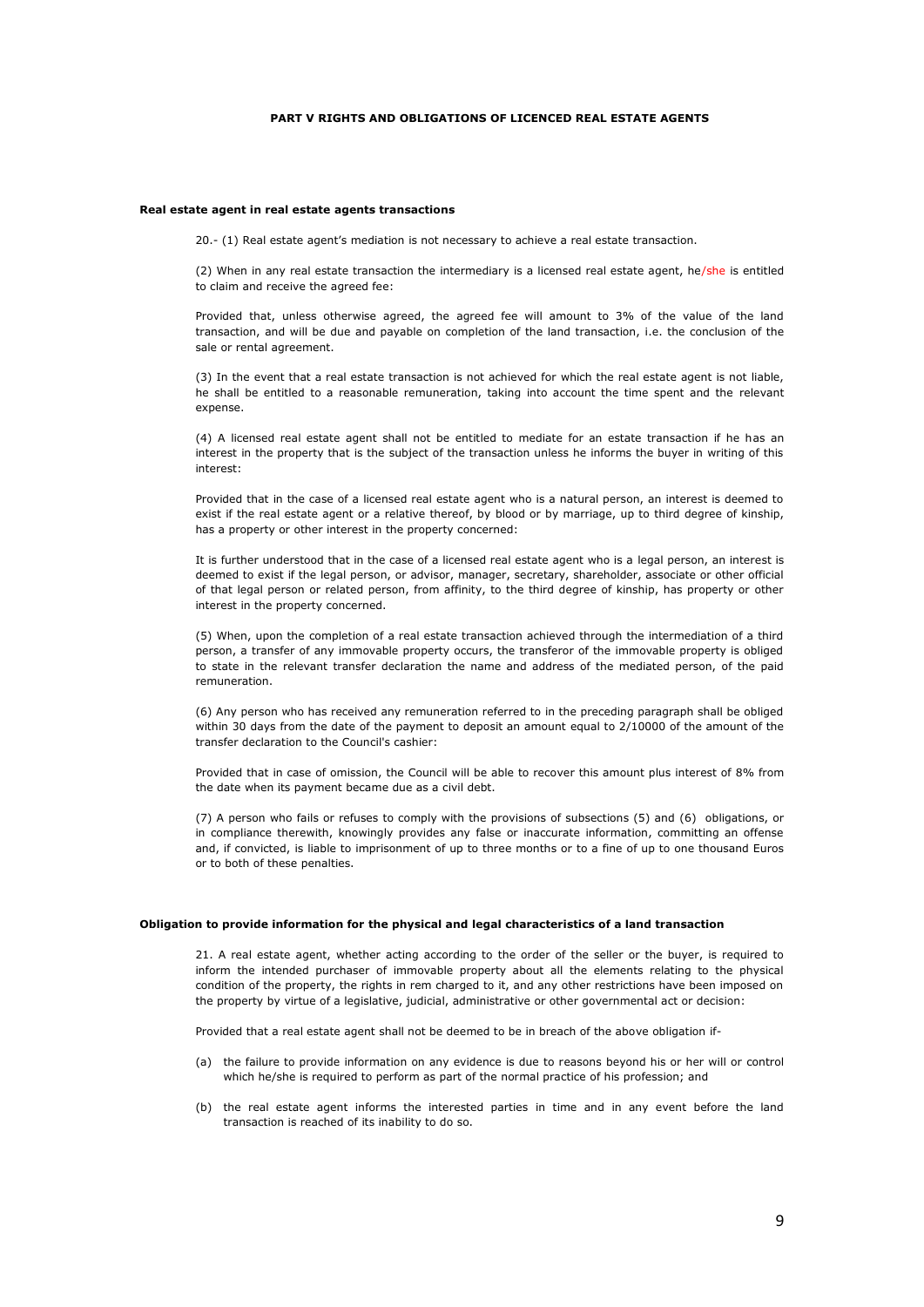### **Right of a licensed real estate agent to give an opinion on the value of a real estate transaction**

22. Notwithstanding the provisions of any other law, a real estate agent may, in the course of a mediation of an estate transaction, express its opinion as to the value of the land transaction in question if the seller or the buyer requests so.

#### **Information of Real estate agents in documents and advertisements**

23. Every licensed real estate agent is required to record or to indicate the words "licensed real estate agent" in any document or advertisement used by him in the practice of his/her profession, followed by the registration number and the license number of practicing the profession.

# **Office keeping by real estate agent**

24. Every licensed real estate agent must maintain an office with appropriate furnishings and equipment and have a prominent position on the registration certificate and his license and in the front of the office to clearly state the name and the words "licensed real estate agent", the registration number in the Real Estate Agents Registry and, if a trade name has been declared to the Council, that trade name.

## **Liability of a licensed real estate agent for the operation of each office**

25 .- (1) No office may operate in the Republic and provide real estate agent duties unless a licensed real estate agent is obliged to inspect the office in question for compliance with the provisions of this Law.

(2) An office owner operating in violation of the provisions of subsection (1) shall be guilty of an offense and shall be liable, in the case of a first conviction, to a fine not exceeding the amount of 3,500 Euros, in the case of a second conviction, to a prison term not exceeding twelve months or a fine not exceeding the amount of 7,000 Euros or both penalties.

#### **False or inaccurate statements or representations**

26 .- (1) A real estate agent who in any notice, advertisement or document or on any sign posted on the facade or in his office describes himself/herself falsely or inaccurately or treats a name or a name different from the one with which he is registered in the Real Estate Agents Registry or misrepresentation that he holds any diploma or diploma or any specialty or special qualifications relating to real estate or real estate transactions, is guilty of a penal offense and, in the event of conviction, is subject to the penalties referred to in sub-paragraph (3) of Article 33.

(2) A person who, in a document, advertisement or any other act or omission, misleads the identity of the authorized real estate agent who is involved in a particular land transaction is guilty of an offense and, in the event of conviction, is subject to the penalties provided for in subparagraph 4) Article 32.

#### **Invalidity of contracts**

27. Any agreement, whether written or oral, which deals with the execution of a real estate agency with a non-registered real estate agent or a registered but not a valid annual license or service provider not acting pursuant to the provisions of this Law, is considered invalid.

# **PART VI DISCIPLINARY PROVISIONS**

## **Disciplinary misconduct**

28 .- (1) A Registered Real Estate Agent commits a disciplinary offense and is subject to disciplinary proceedings before the Council if-

- (a) commit any penal offense involving lack of honesty or moral obscenity; or
- (b) has succeeded in registering with the Real Estate Registry or has secured an annual permit using fraudulent or fraudulent representations or statements; or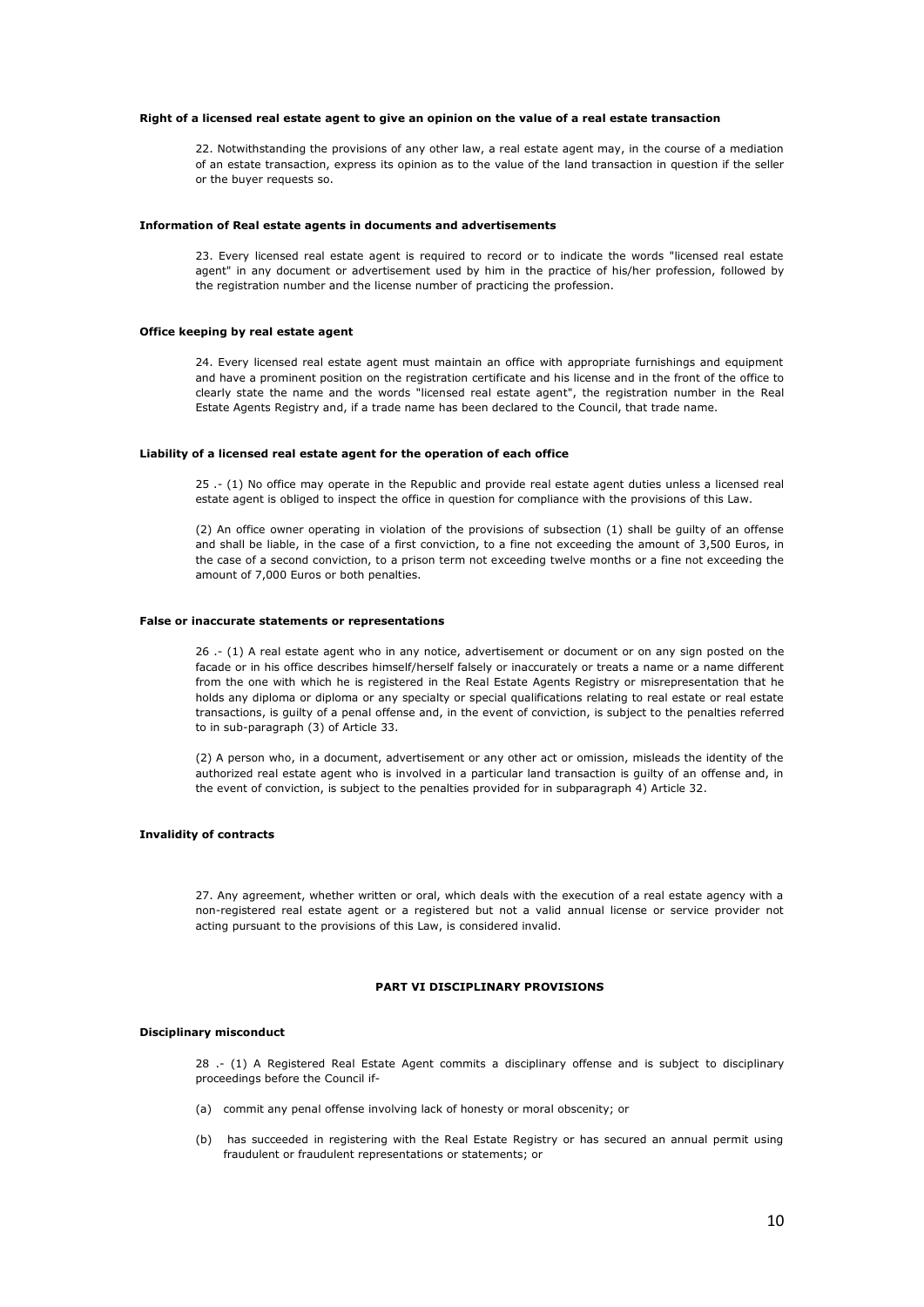- (c) has acted or omitted anything in a manner which amounts to a breach of any of the duties or obligations of a real estate agent; or
- (d) in the exercise of his profession exhibits dishonest conduct or any other conduct or conduct inappropriate or incompatible with his profession or detracts from the prestige or reputation of the real estate agent; or
- (e) assist or support virtual real estate business.

(2) For the purposes of this Article, the term "real estate agent duties and obligations" includes any duty

or obligation imposed on a real estate agent under the provisions of this Law or the regulations issued

thereunder or any other statutory provision in force.

## **Disciplinary sanctions**

29.- (1) The following disciplinary sanctions may be imposed by the Council under the provisions of this Law;

- (a) reprimand;
- (b) a financial penalty not exceeding two thousand euros;
- (c) suspension of the annual license not exceeding five years;
- (d) deletion of the real estate agent's name from the Real Estate Agents Registry.
- (2) Disciplinary sanctions shall not be imposed for the same disciplinary offense:

Provided that the sanction of the offense may be imposed along with any other sanction provided in subsection (1): It is further stipulated that the disciplinary sanctions under subsection (1) may be imposed in conjunction with the imposition of the obligation to pay the costs related with the proceedings before the Council.

(3) If the real estate agent's name is removed from the Real Estate Agents Registry as a result of a disciplinary sanction imposed pursuant to this Law, the deleted real estate agent shall be deprived of the right to re-enroll for as long as the Council has determined in the decision for deletion.

#### **Investigation of disciplinary misconduct**

30 .- (1) When denounced in the Council or in any other way that it becomes aware that a licensed real

estate agent may have committed any disciplinary offense as referred to in subsection (1) of Article 28,

the Council shall immediately ensure that an investigation is carried out in accordance with a procedure

established by regulations issued under this Law.

(2) Where from the investigation carried out pursuant to subsection (1) the appearance of a disciplinary

offense is demonstrated, the affected registered real estate agent shall be informed in writing of the

case against him and give him the opportunity to be heard either in person or through a lawyer.

(3) The hearing of the case shall be conducted in accordance with a procedure established by regulations

issued under this Law.

 (4) The Council may, in its decision, either find the registered real estate agent who is guilty of all or any of the disciplinary offenses for which he is charged and impose upon him any of the disciplinary sanctions to which the circumstances of the case would justify or exempt him/her from the misconduct. These decisions of the Council shall be communicated to the press.

(5) Any person other than the accused, including any registered real estate agent, who is required to appear before the Council and who fails to appear at the time and place referred to in the subpoena or at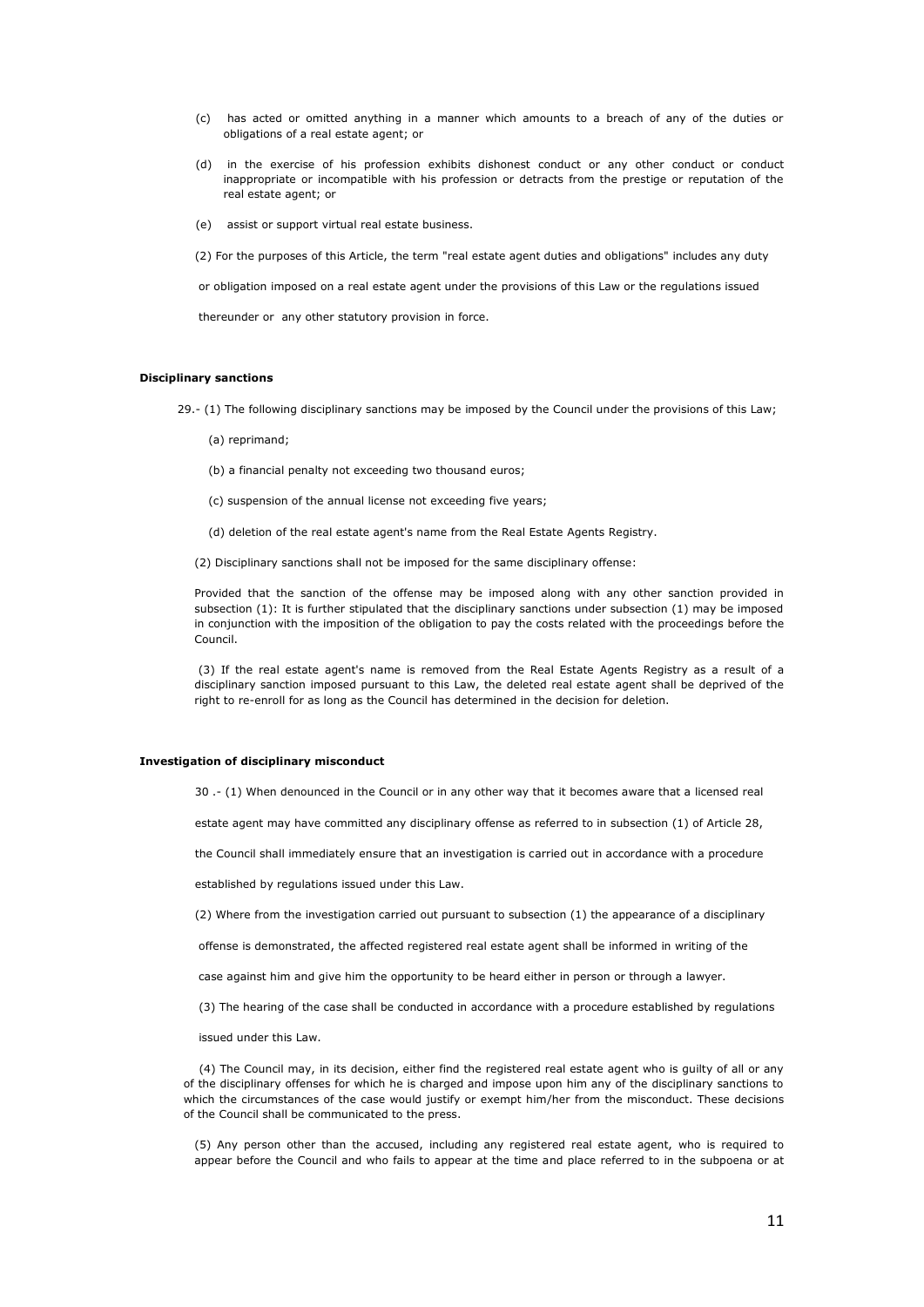the hearing or the case who refuses to answer any legally asked question, is guilty of an offense and, if convicted, is subject to a fine not exceeding 500 Euros.

#### **Relationship between penal and disciplinary prosecution**

31 .- (1) Where penal prosecutions are instituted against a registered real estate agent, no disciplinary action may be brought or continued against him/her for reasons relating to penal prosecution until such time as the latter has been finally terminated.

(2) A registered real estate agent who is prosecuted for a penal offense and who is finally acquitted, may not be prosecuted for the same category, but may be prosecuted for disciplinary offense resulting from his conduct, which relates to penal prosecution but does not raise the same disputed issue as the one in the category in penal prosecutions.

(3) When a registered real estate agent is convicted of a penal offense, which, in the Council's opinion, involves a lack of honesty or moral disgrace, or that conviction is validated on appeal or even when not appealed against it, the Council shall receive the fastest, copy of the minutes of the case or, as the case may be, the appeal of a court and, without further investigation of the case, enforce the disciplinary sanction of the deletion of his/her name from the Registry.

## **Disciplinary provisions for service providers**

32.- (1) A person who, on a temporary and occasional basis, provides services to the Republic in

accordance with the provisions of this Law shall be subject to the provisions of this Part.

(2) For the persons referred to in subsection (1), instead of the disciplinary sanction provided for in Article 29 (1) (c), the Council may impose a prohibition on the provision of services in the Republic for a period not exceeding five years.

# **PART VII PENAL PROVISIONS**

### **Offenses**

33 .- (1) No person shall be entitled to:

(a) to pursue the profession of real estate agent or in any way to act as a real estate agent.

(b) be promoted or advertised as a real estate agent or be professionally advertised with any name, title or title in which the words "real estate agent", "real estate advisors", "real estate agencies" or "real estates" or other identical or similar phrases or words any language or in any other way that it means that it is real estate agency.

(c) to conduct guided tours of any person wishing to purchase immovable property in respect of immovable property which, in the material time, is not registered in his or her name or in the name of a relative by a blood or marriage person up to the second degree or in the name of a person for the management of the assets of which holds a general power of attorney or in the name of a company of which he is a director, an executive advisor or an employee.

(d) advertise or display or suggest any real estate purchase or sale or other real estate transaction in respect of immovable property which, at the material time, is not registered in its own name or in the name of a blood relative or a married person up to the second degree; or in the name of a person who manages the property of which he has a general power of attorney or in the name of a company whose manager, executive director or employee is.

(e) knowingly publishing or arranging the publication of advertisements in which the name and contact details of the owner are not clearly and exhaustively stated in the essential time.

(f) claiming or collecting or acquiring rights under a contract in respect of any remuneration in relation to services provided or to be provided and having a direct or indirect relationship with the work of the real estate agent.

unless that person is a registered real estate agent and holds a valid annual work permit issued under Article 17 or falls within the scope of Article 15 and this has not been prohibited to him/her under Article 16.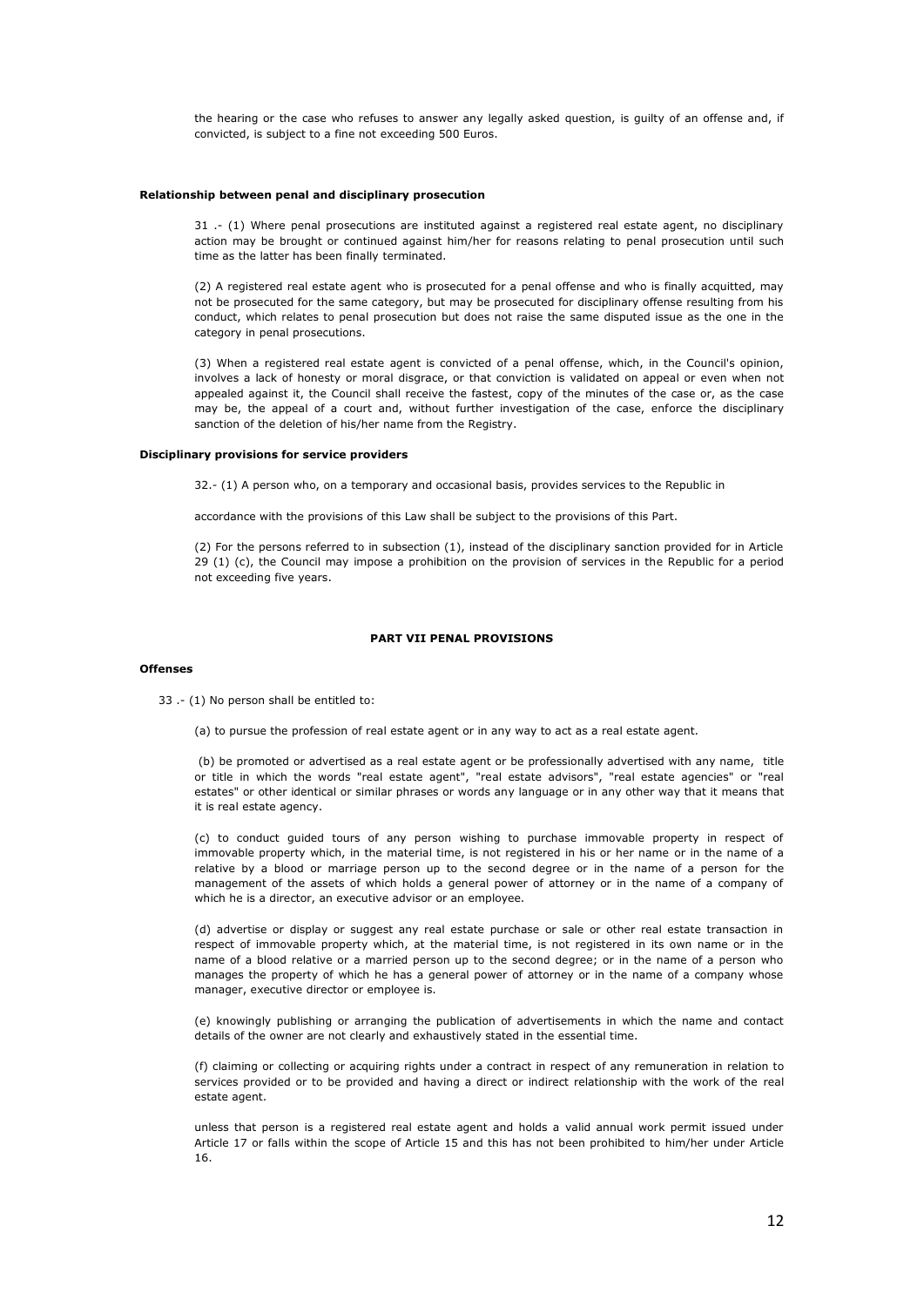(2) Notwithstanding the provisions of subsection (1), it does not involve practice of the profession of a real estate agent or otherwise being stated as a real estate agency:

(a) Advertising, promotion or suggestion by a land and construction developer of any real estate purchase or sale or other land transaction in respect of immovable property produced as a result of a business transaction resulting from a valuable consideration agreement with the registered owner of the property;

(b) any action taken by virtue of a court decree or a trustee/receiver, a trustee or liquidator of a company or a manager or receiver of a bankrupt person;

(c) any action taken by a Real Estate Assistant or by an Employee of a Real Estate Agent as instructed by the licensed real estate agent to whom he/she is employed.

(3) A person acting in contravention of the provisions of subsection (1) is guilty of an offense and, if convicted, is liable to imprisonment not exceeding 12 months or to a fine not exceeding 3500 Euros or to both these two penalties.

(4) Notwithstanding the provisions of subsection (3), a person who violates or fails to comply with any prohibition, duty or obligation imposed by or pursuant to any of the provisions of this Law or the Regulations issued thereunder commits an offense and is subject to, if no other penalty is specifically provided for, to a fine not exceeding 2000 Euros and, in the case of an ongoing case an additional fine of not more than 35 Euros for each day or part of the day on which the offense or omission continues after the committed offense.

(5) When an offense is committed under this Law or any such regulations, it is considered to have participated in the commission of offense and is guilty, he/she can be prosecuted, sent to trial and punished accordingly, each of the following persons-

(a) any person who actually carries out the act or omission which constitutes the penal offense.

(b) any person who acts or omits to do something to enable him or her to commit the penal offense or to provide assistance in committing the offense from another.

(c) any person who makes, provides assistance to another person or commits it to the commission of the offense.

(d) any person who requests otherwise or excites or attempts to persuade another person to commit the penal offense.

(e) any person who carries out any act preparatory to the commission of a criminal offense.

(6) Where a legal person commits an offense under this Law, any director, secretary or other officer of such legal person or any person who appears to be acting in any such capacity which empowers or instigates or permits the commission of the act or an offense constituting the offense, that person, as well as the legal person, is the cause of that offense and, in the event of his conviction, is subject to the penalties provided for by the law for the offense in question.

### **Order to suspend illegal activity**

34.- (1) Following an ex parte application submitted by the Council at any stage after the indictment has been filed with a Court under the provisions of this Law, with the exception of Article 38, the Court shall issue a decree prohibiting the real estate agents profession by any accused person, as well as a decree suspending the operation of any office or premises associated with the offense, once it has been satisfied that -

(a) the indictment contains a reference to offenses under this Law. and

(b) there is prima facie evidence that links a particular office or premises to the offense committed:

Provided that, regardless of the provisions of any law or regulation or other practice, the issuance of the aforementioned decrees does not require the fulfillment of any other condition or urgent need:

It is further stipulated that in the form of the application, the provisions of the Civil Procedure Institutions concerning ex parte applications are followed.

(2) In addition to imposing the sentence and taking into consideration whether there is a reasonable risk of a new offense in the future, the Court of Justice before which a person is convicted of the offense provided for in this Law may order the convicted person,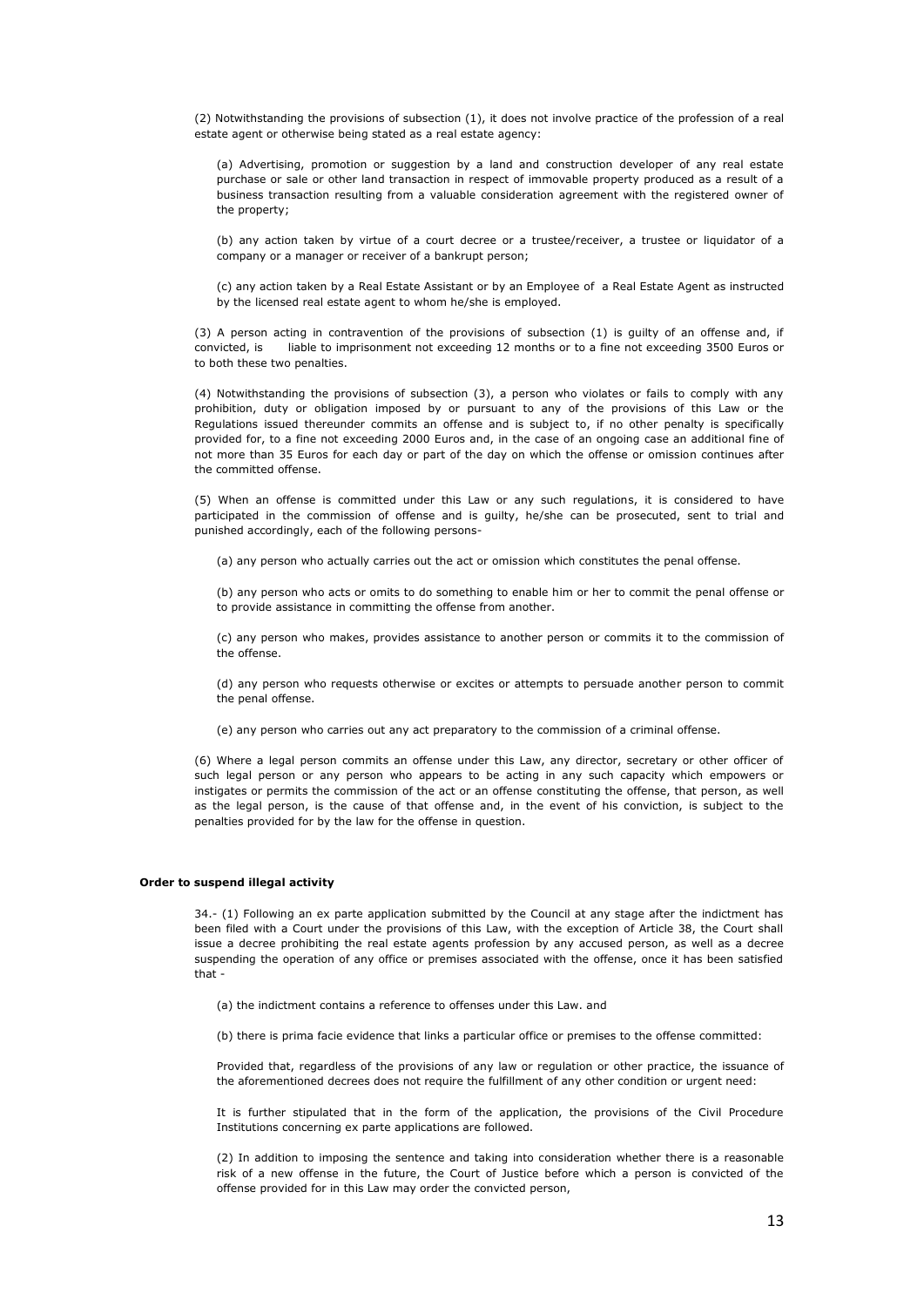(a) to stop or suspend any action or practice relating to the penal offense for which he has been convicted.

(b) to close and keep closed any office or premises in connection with which the offense for which he/she has been convicted,

immediately and within such a time limit and under such conditions as the Court may consider appropriate or necessary to determine in the relevant decree for the purpose of more effective enforcement of the provisions of this Law and the regulations issued thereunder.

(3) A person against whom a decree has been issued under this Article which fails or fails to comply with such a decree within the period specified therein shall be guilty of a penal offense and, if convicted, is liable to imprisonment not exceeding two years.

### **Financial penalties shall be paid to the Council**

35. All money penalties imposed in connection with any penal offenses under this Law, imposed by the Court of Justice, shall be deposited with the Council and paid to its fund when received.

### **PART VIII ADMINISTRATIVE AND ECONOMIC PROVISIONS**

#### **Appointment of Inspectors, duties and responsibilities**

36.- (1) The Council may delegate to its Committee, Member, Officer or its officers (hereinafter referred to as "Inspectors") the task of controlling the compliance or application of the provisions of this Law or the regulations issued thereunder.

(2) The duties and responsibilities of the Inspector shall include, inter alia, the following:

(a) to investigate, receive testimonies and secure any other evidence necessary to establish penal or disciplinary offenses under this Law and the regulations issued thereunder;

(b) the obligation to appear as a witness before the courts or the Council in the course of penal or, where appropriate, disciplinary, offenses under this Law or regulations issued thereunder;

(c) any other preparatory action deemed necessary to promote or obtain legal action against any person who violates or fails to comply with the provisions of this Law or the regulations issued thereunder.

#### **Power of entry for control purposes**

37 - (1) An inspector, in fulfilling his duties and responsibilities under Article 36, shall have the power, at any reasonable time and showing his/her letter of authorization, to enter any premises other than that used as a personal residence which he/she reasonably believes to be used for the purposes of practicing the profession of real estate agent and to require the owner or person who appears to has the oversight or control of the premises to present any documents and to provide any information deemed necessary for the purposes of checking and verifying compliance with the of this Law or the Regulations issued thereunder.

(2) Where the Inspector has reasonable belief that an offense under this Law has been committed by the Inspector pursuant to Subsection (1), he/she may confiscate any documents or other evidence or obtain copies thereof if he/she believes they may need for evidential purposes in a future penal procedure.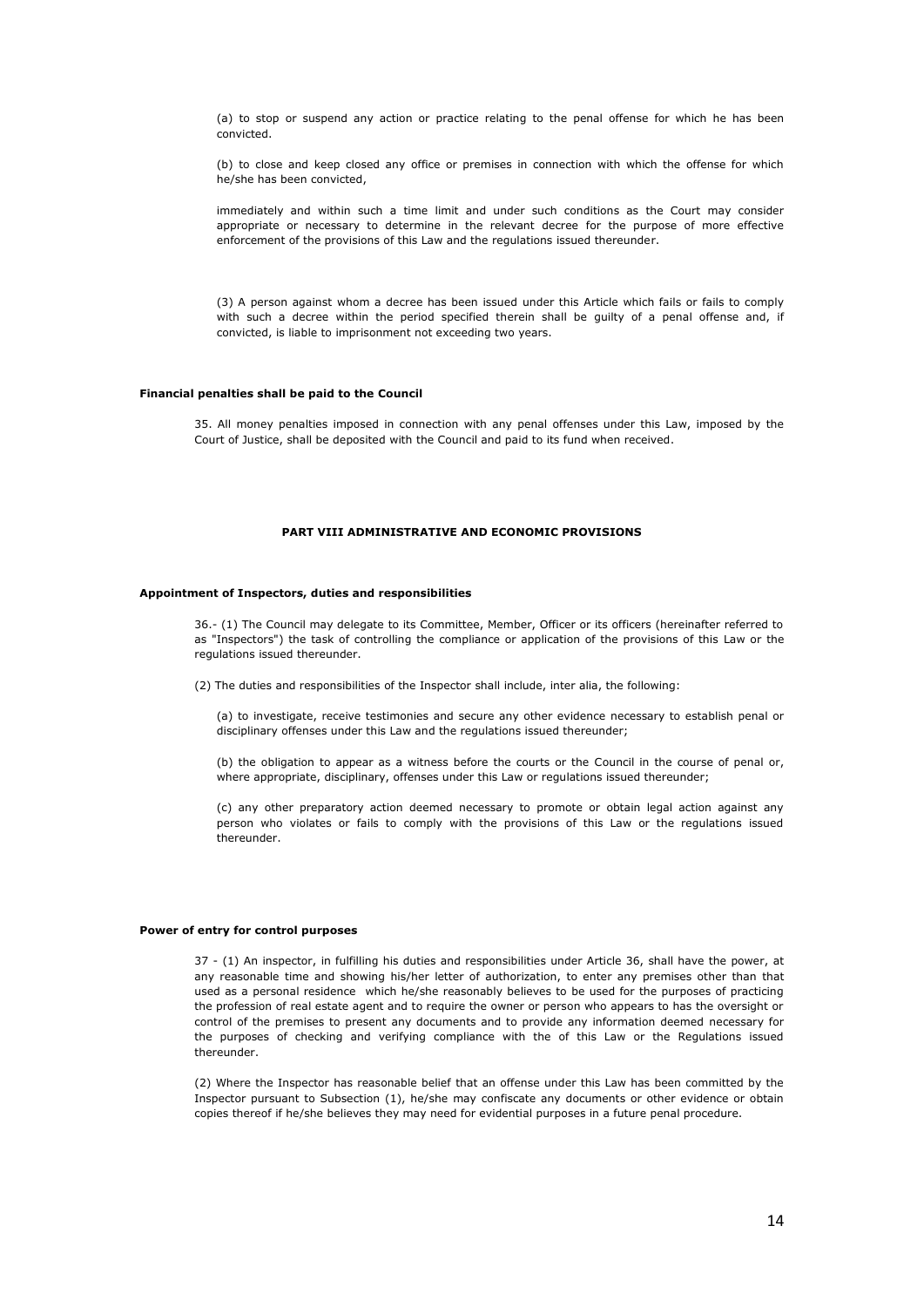## **Judicial warrant inquiry**

38 .- (1) In accordance with the provisions of the Penal Procedure Law relating to the extradition and enforcement of judicial inquiry orders, the Court, on the basis of an oath-

(a) after being satisfied that there is a valid reason to believe;

(i) any objects, books or documents which the Inspector has authority under Article 36 to inspect are in any premises and that their inspection is likely to reveal evidence of an offense under this Law; or

(ii) that an offense under this Law has been or is being committed or is committed in any premises; and

(b) after being satisfied that entry to the premises has been prevented or is likely to be impeded,

may issue a court order permitting the Inspector to enter the premises, also exerting violence if necessary.

(2) An inspector who enters premises under this Article may have with him/her or accompanied by such other persons, including police officers, or such equipment as he/she considers necessary for the particular case.

## **Obstruction of a designated Inspector**

39.- (1) A person who -

(a) intentionally is hindering an Inspector from acting in accordance with this Law, or

(b) deliberately fails to comply with any claim lawfully addressed to him by the Inspector pursuant to Article 37, or

(c) without reasonable cause fails to provide the above Inspector with any other assistance or information reasonably requested by him in the exercise of his powers under Article 37, commits an offense and, in the event of conviction, is imprisoned for not more than six months or a fine not exceeding 2000 Euros or both.

(2) A person who, by providing any information requested pursuant to Article 37, knowingly makes an incorrect declaration, commits an offense and, if convicted, is subject to imprisonment not exceeding 12 months or to a financial penalty does not exceed 4000 Euros or both.

(3) The Court before which an offense is brought under paragraph (1) or (2) of this article may, in addition to the penalty imposed, order the sentenced person to pay to the Council such other amount in the form of compensation for any damage that might have been caused as a result of the commission of such offenses, as the Court of Justice has judged to be fair.

(4) None provision of the current article or in Article 37 may be interpreted as imposing on a person the obligation to answer any question or give any information with which he could self-incriminate.

#### **Financial self-sufficiency and fund of the Council**

40.- (1) The Council shall maintain a fund in which all its revenue and other resources shall be deposited, from which all its operating costs shall be paid.

(2) The Council shall manage and administer the fund in such a way as to achieve as much economic selfsufficiency and self-financing as possible.

(3) The Council shall appoint a certified auditor or auditors to audit the accounts of the fund, and its audited accounts shall be submitted to the Minister for observation each year.

#### **Fund resources**

41. Revenue and other resources of the fund may originate from -

(a) charges incurred and being received pursuant to the provisions of this Law and the regulations issued thereunder.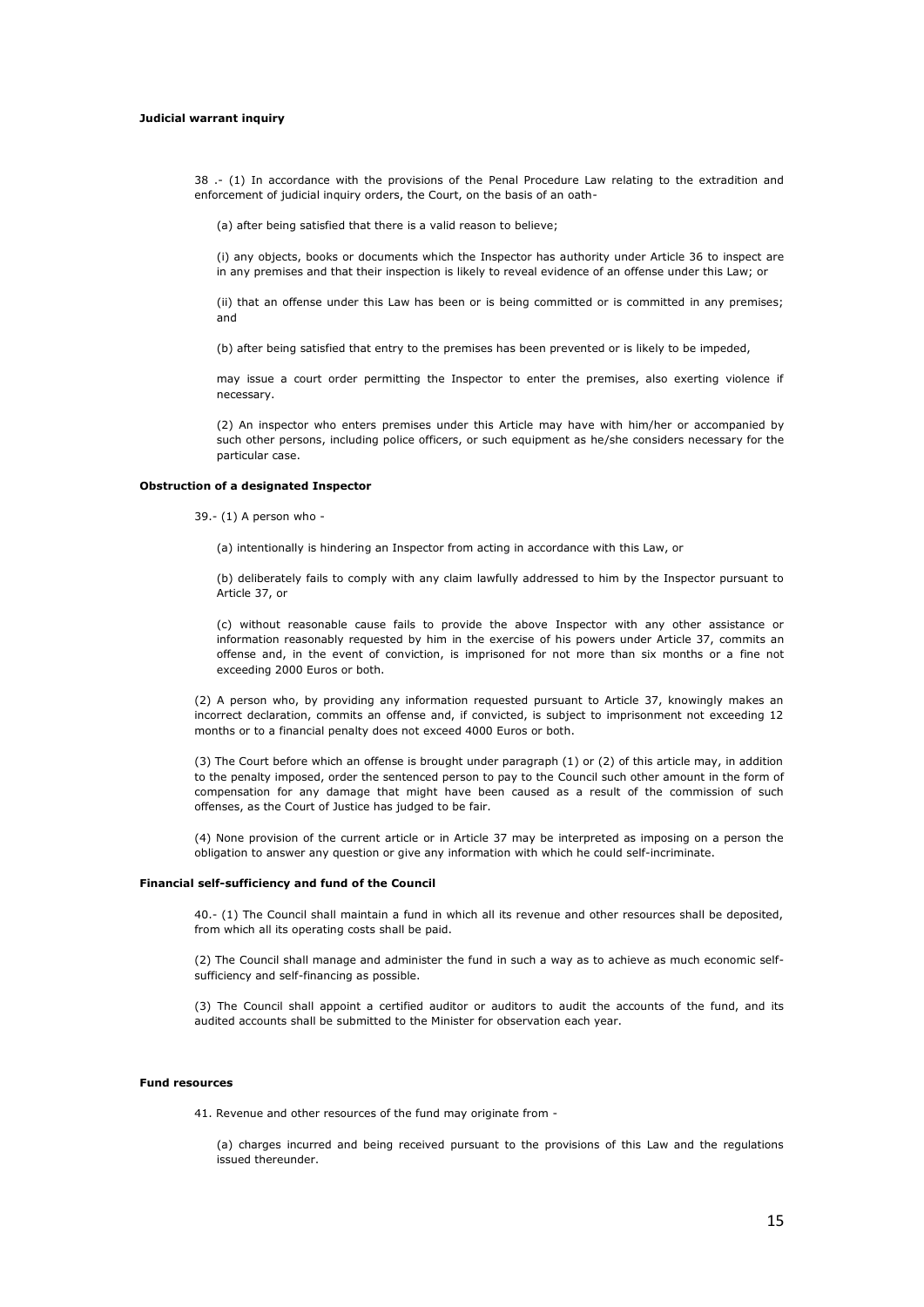(b) financial penalties or sanctions imposed following a penal or disciplinary conviction.

(c) any donations, contributions or other voluntary contributions made to the Fund. and

(d) sales of various printed forms issued by the Council from time to time.

#### **Adoption of regulations**

42 .- (1) The Council may, with the approval of the Council of Ministers, adopt regulations for the determination of any matter which is or may be defined, as well as for the better implementation of the provisions of this Law.

(2) In particular and without prejudice to the generality of subsection (1), regulations issued under this Article may provide for all or any of the following matters -

(a) determining the fees of any proposed application, examination, registration in the Registry of Real Estate Agents and the Registry of Real Estate Assistants or the issue or renewal of a permit pursuant to this Law;

(b) setting the maximum or minimum commission rate to which it is entitled in the absence of a written agreement between the parties, to be received by the real estate agents and the person from whom the commission must be paid;

(c) the way and timing of the examinations required or permitted under this Law, as well as the determination of the material to be tested;

(d) the more specific ethical codes to be observed by registered real estate agents during the practice of the profession;

(e) the procedure for investigating and prosecuting disciplinary offenses;

(f) the terms of recruitment and service of Council employees, including service plans, retirement plans and health care plans;

(g) the determination of the matters relating to the pursuit of the profession of real estate agent.

(3) Regulations issued pursuant to subsection (1) shall be submitted to the House of Representatives for approval.

(4) Nothing in this Law may be interpreted as limiting the authorities or responsibilities of the Council for not issuing relevant regulations under this Article.

## **PART IX FINAL PROVISIONS**

#### **Annulments and reservations**

43 .- (1) The Real Estate Agents Laws of 2004 and 2007 are abolished.

(2) Notwithstanding the annulment of the Real Estate Agents Laws of 2004 and 2007 (hereinafter referred to as the annulled laws) -

(a) any regulations, decrees or other regulatory acts made or adopted under the repealed laws in force immediately prior to the entry into force of this Law shall be deemed to have been made or issued pursuant to this Law and shall continue to apply, to the extent that they conflict with this Law, until they are modified or replaced;

(b) any real estate agent registration, certificate of registration or annual license that was made or issued under the annulled laws and which was valid immediately prior to the entry into force of this Law shall be deemed to have been made or issued pursuant to the respective provisions of this Law and will continue to be valid and robust unless and until it is canceled, suspended or terminated under the provisions of this Law;